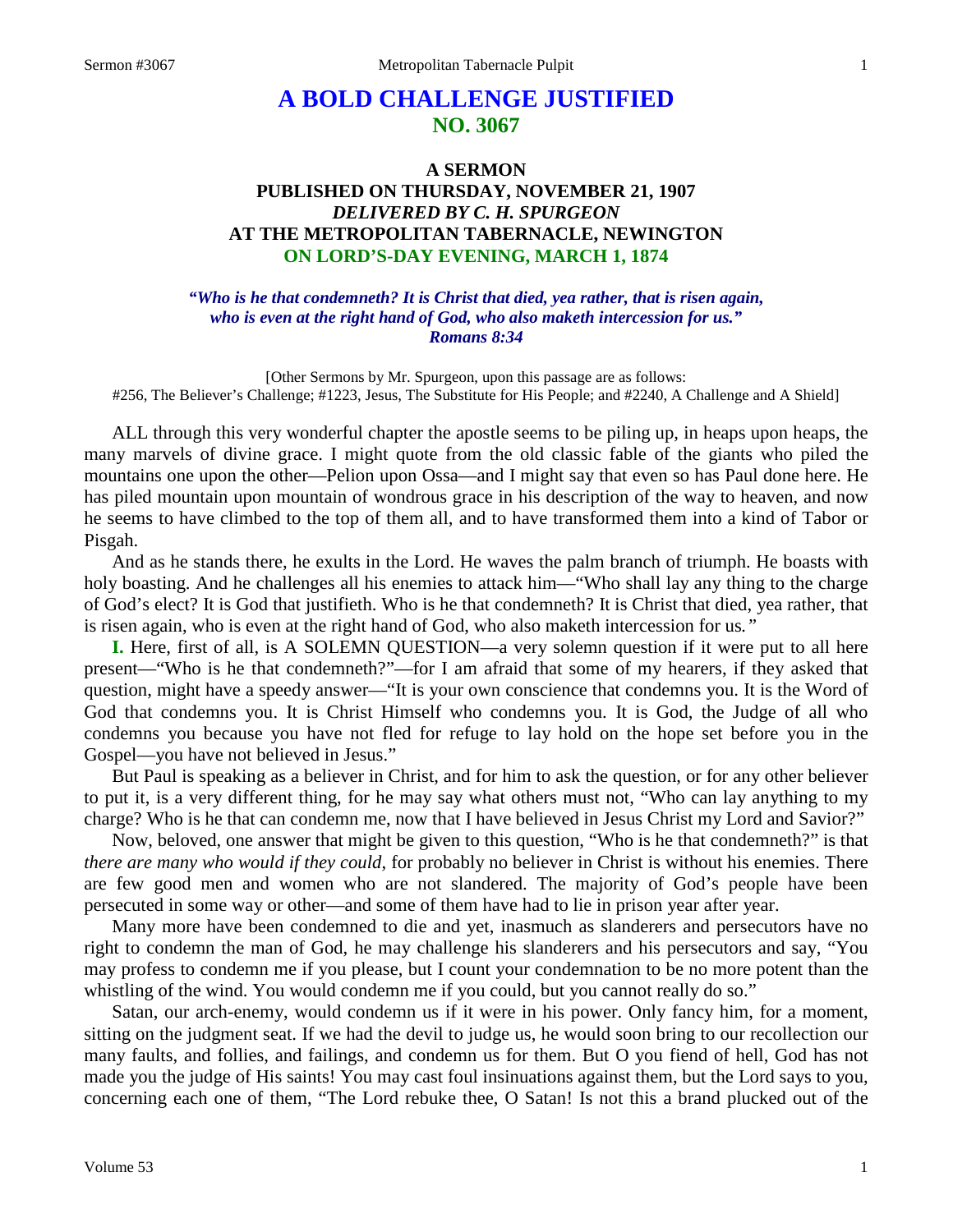fire?" Satan has no right to judge us and no power to condemn us. So, when he speaks the worst he can about us, we laugh him to scorn, rejoicing that God will bruise him under our feet shortly.

But beloved, *sometimes our own conscience condemns us.* The best man here will, at times, have painful memories of the past, and to look at the past, except through the glass made red by our Savior's precious blood, is to look upon despair—for our past transgressions would drag us down to hell were it not for the atoning sacrifice of Jesus Christ.

Ay, and we need not look back far to have this sad view, for the sins of any one of the best days we have ever lived might cause us to tremble. The sins of our holy things are black enough to cause us great sorrow. Did you ever pray a prayer that you could not have wept over afterwards? Have you ever preached a sermon with which you could feel content? Is not sin mixed with all that we do?

But here is the mercy*,* that our conscience is not set upon God's throne to judge and to condemn us, although we do well to listen to the voice of conscience and to give heed to its admonitions. The apostle John reminds us that, "If our heart condemn us, God is greater than our heart, and knoweth all things." And that, "If any man sin, we have an advocate with the Father, Jesus Christ the righteous." With all our imperfections and our consciousness of guilt we rejoice that,—

> *"There is a fountain fill'd with blood, Drawn from Immanuel's veins; And sinners, plunged beneath that flood, Lose all their guilty stains."*

It looks a bold question for any man to put so unreservedly, "Who is he that condemneth?" But *there is really only One who can condemn.* Our characters may have been pulled to pieces by a thousand accusers, but they could not condemn us. When a prisoner stands in the dock, he need not be afraid of anybody except the judge and jury. It does not matter what you or I may believe about him—nobody but the twelve men in the box can give the verdict against him or in his favor. These are the persons before whom he has cause to tremble, but before none besides.

So, whoever may pretend to condemn us, there is only One who can really do so—and that is the Judge—and what is His name? O Christian, what a comforting fact is this to you! Your Judge is your Savior. And it is not possible to conceive that He who died and rose again, and entered into heaven and every day pleads for us—can ever use His blessed lips to pronounce condemnation upon any one of His own people.

"Oh," say you, "but He must do it as He is the Judge. He must not show any favor on the judgment seat." That is a right remark and I have been sorry whenever I have heard a preacher say that it is a consolation to think that the Judge will be our friend. Why, beloved, we must not imagine that Jesus will judge partially and give His verdict in our favor because we are His friends. No, but here is our comfort—He, who is our Judge, beyond everybody else, knows the whole truth about us, and He would not justify us at the last if we really ought to be condemned. Ah, no! He is too just to do that.

But He knows that every believer is so completely justified that he cannot be condemned. He knows, as nobody else does, how the believer was justified—what blood it was that washed the believer white, and what righteousness it is that has made the believer "accepted in the Beloved." He knows His own and He knows the way in which He has justified His own, and therefore, as an omniscient, infallibly just Judge, He knows that the sentence which will be passed upon the believer, which is a sentence of acquittal, is the only one that could be passed.

"Who is he that condemneth? Christ who died." So the fact stands that, whatever there may be in store for others in connection with the coming day of final judgment, and the banishment of the condemned to hell, all who believe on the Lord Jesus Christ will never be condemned. Under no possible or conceivable circumstances can they ever be condemned, for they who are once forgiven and justified always shall be forgiven and justified in time and throughout eternity. There is no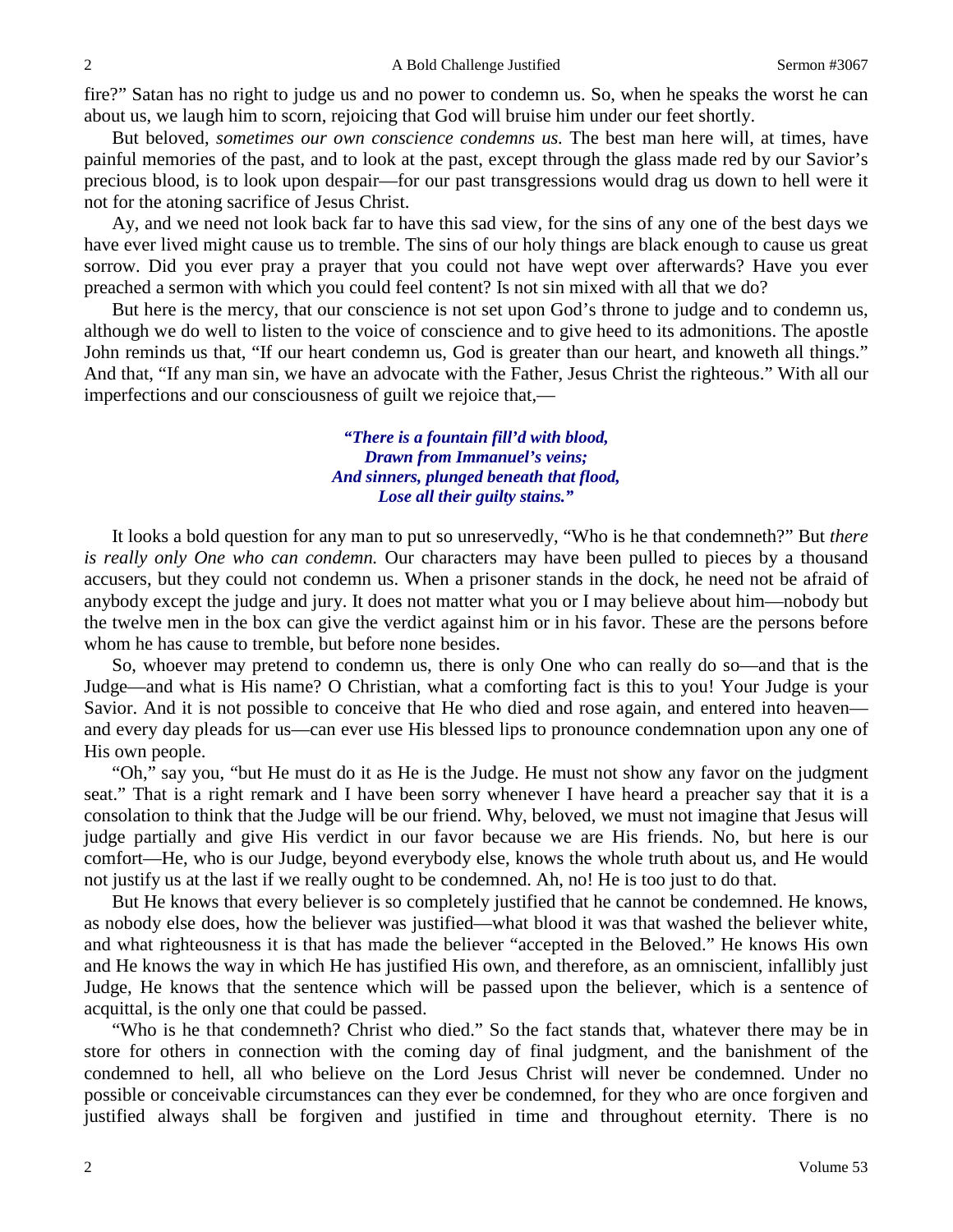condemnation now to them who are in Christ Jesus—and there never shall be. [See Sermon #1917, Volume 32—IN CHRIST NO CONDEMNATION]

**II.** Our second point is THE GROUND OF THIS HOLY CONFIDENCE.

It was holy confidence that made Paul ask, "Who is he that condemneth?" And he has given us the reasons for his confidence, but I shall first call your attention to what he has *not* given as the ground of confidence.

He does not say, "Who is he that condemneth?—for we have never sinned." That would be a very good ground of confidence if it were true, for if we had never sinned, nobody could condemn us. God is not unrighteous, so He does not condemn an innocent man. But there is not one glorified person in heaven who will ever dare to plead that he had never sinned, for "all have sinned and come short of the glory of God."

We have all gone astray from God like lost sheep. Every one of us has gone the downward road. By the works of the law we can never be justified, for the law only brings to us a knowledge of sin and proves to us that our fancied perfection can never be the ground of our confidence.

Neither does the apostle ground his confidence on the fact of his repentance. Some people seem to have a notion that, although sin is a very evil thing, yet if repentance is sincere and deep, it will suffice to wash out the sin. But Paul does not say, "Who is he that condemneth?—for I have felt the plague of sin, and hated it, and wept over it, and turned from it." He makes no mention whatever of his repentance as a ground of his confidence. He had truly repented, yet he never dreamed of relying upon his repentance as a reason for his justification in the sight of God.

Nor does he say that he puts any dependence upon a long life of holiness. From the time of his conversion, Paul had been an example to all the flock, so that he could even write, "Be ye followers of me, even as I also am of Christ." Yet he does not say, "Who is he that condemneth?—for I have lived a blameless life among you all, and none can convict me of sin." Not a word of that sort does he utter.

I know that some of you seekers after salvation fancy that those good Christian people, whom you very much admire, must get a great deal of comfort out of the good lives that they lead. But I can assure you that this is not the case with any of them. They will all tell you that they have not the least confidence in themselves, or in their own doings, but that their confidence is found in quite another direction.

Paul does not say that his confidence was based upon the fact that he had practiced great self-denial and had been a most devoted missionary of the cross of Christ. It is true that he had been beaten, and stoned, and shut up in prison, and that he had been quite willing to lay down his life for his Lord*,* but he makes no mention of all that as the reason why he felt that he could not be condemned.

What do you think was Paul's opinion of all the good works he had ever done and of all that he had suffered for the name of Christ? This is what he says, "I do count them but dung," (he could hardly have used a more opprobrious word than that) "that I may win Christ and be found in him."

A good man, when he was dying, said that he was gathering all his good works and his bad works together in one bundle and flinging them all overboard. In his estimation, the one set was about as good as the other as a ground of confidence in the sight of God—and he meant to be rid of the whole and to put his trust somewhere else.

And believe me, dear hearer, as I stand here before you, I know whom I have believed—and I have not only a hope of eternal life, but I know that I have eternal life within my own soul. But if you ask me whether I base my confidence of my salvation upon the fact that, these many years, I have preached the Gospel of Jesus Christ, I tell you, "No, I place no reliance upon my own preaching as any ground of merit in the sight of God."

And if I am asked whether, having experienced much of the grace of God, I build my confidence on my experience, I answer, "No, in no wise. Infinitely better than anything within me or of me is the Rock upon which my soul rests, or else I should be resting upon a shifting quicksand which would be my destruction." On Christ and what He has done, my soul hangs for time and eternity.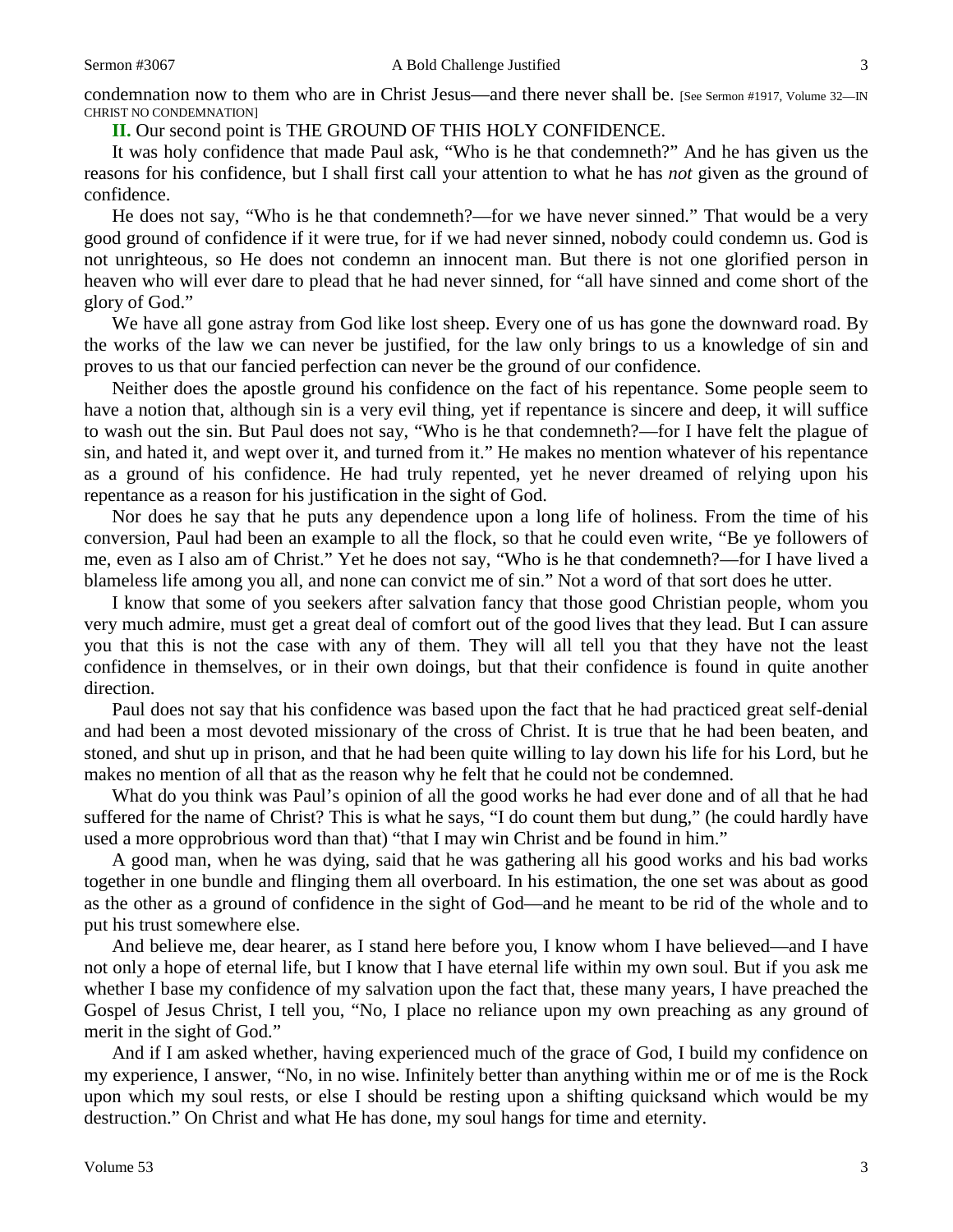And if your soul also hangs there, it will be saved as surely as mine shall be. And if you are lost trusting in Christ, whoever you may be, I will be lost with you—and I will go to hell with you. I must do so, for I have nothing else to rely upon but the fact that Jesus Christ, the Son of God, lived, and died, and was buried, and rose again, and went up to heaven, and still lives and pleads for sinners at the right hand of God.

I have thus shown you that the apostle's confidence was not founded upon anything of himself. Now I want to explain to you the reasons why he knew that he was not condemned and never should be. He had four pillars to his confidence.

And the first great massive pillar was this—"*It is Christ that died."* But Paul, you have broken God's law, so He must punish you. He replies, "God cannot punish me. He cannot even condemn me." But Paul, you helped put Stephen to death—your hands were red with the blood of the martyrs. You hunted the saints of God and delighted to put them to death—and yet you say that God cannot condemn you for that and never will?

"Ay," says the apostle, "He never will. He never can." And why? "Because Christ died." But Paul, what has Christ's death to do with your guilt? His answer is, "All my sins, however many or however black they may have been, were laid upon Christ, and He stood in my stead in the sight of God, and in my place He suffered that which has rendered full satisfaction to the law of God for all my evil deeds, and thoughts, and words. The sufferings of Jesus were the sufferings of my Substitute. He bore, that I might never bear, the wrath of God on account of my sin."

Do you see this, poor sin-burdened soul? If Jesus Christ died in your place, God cannot condemn you. If Jesus Christ did really suffer in your stead, as your Substitute, where would God's honor and justice be if He should punish the sinner for whom Jesus had died as Substitute? That can never be.

The comfort of the text lies here. Paul says, "It is Christ that died." That is to say, it is the Son of God that died and there must be infinite merit in the atonement which was presented by the sufferings of so august a person. Paul says, "It is *Christ* that died." That word signifies "the anointed one"—the divine Person who was sent by the Father and anointed by the Holy Spirit, and who Himself undertook to suffer in the place of His people. He did not do it of His own will alone—He was authorized to do it appointed and anointed to do it.

God put His Son into that place, as the prophet Isaiah says, "All we like sheep have gone astray; we have turned every one to his own way; and the LORD has laid on him the iniquity of us all." Now, see, if Christ was my Substitute, and if God appointed Him and anointed Him as my only Substitute, to suffer in my room, and place, and stead, where in the whole universe can there be found any reason why God should first punish Christ and then punish me?

The only question is—Did He so die in my room, and place, and stead? The answer to that question is this—If I believe in Christ, I am one of those for whom He died as Substitute. If I trust Him with my whole heart, if I rely alone upon Him as my Substitute and Savior, I have the mark and sign upon me that He suffered in my stead, that He offered a full and complete atonement for my sin, and knowing this, I dare to say, as confidently as the apostle Paul said it, that Christ died for me.

Who can ever condemn the sinner for whom Christ died as Substitute and Savior? Is not this a good foundation to have under my feet? May I not stand securely here, and knowing that Jesus died instead of me, may I not feel assured that I can never die, and that I can never be sent to hell, for Jesus Christ has suffered all that I ought to have suffered?

But the apostle had a second reason for feeling sure that he should not be condemned, and that was that Christ had risen from the dead. *"Yea rather,"* says he, *"who is risen again."* Now, if Christ had not risen from the dead, He would have been proved to be an impostor. If He had not risen from the dead, it would have been clear that He was not God, or the Son of God. But His rising from the dead proved that He was both God and the appointed and anointed Savior.

Christ's death paid the debt that His people owed to divine justice—and when He came out of the prison of death in which He had been detained for a while, it was, so to speak, God's receipt, by which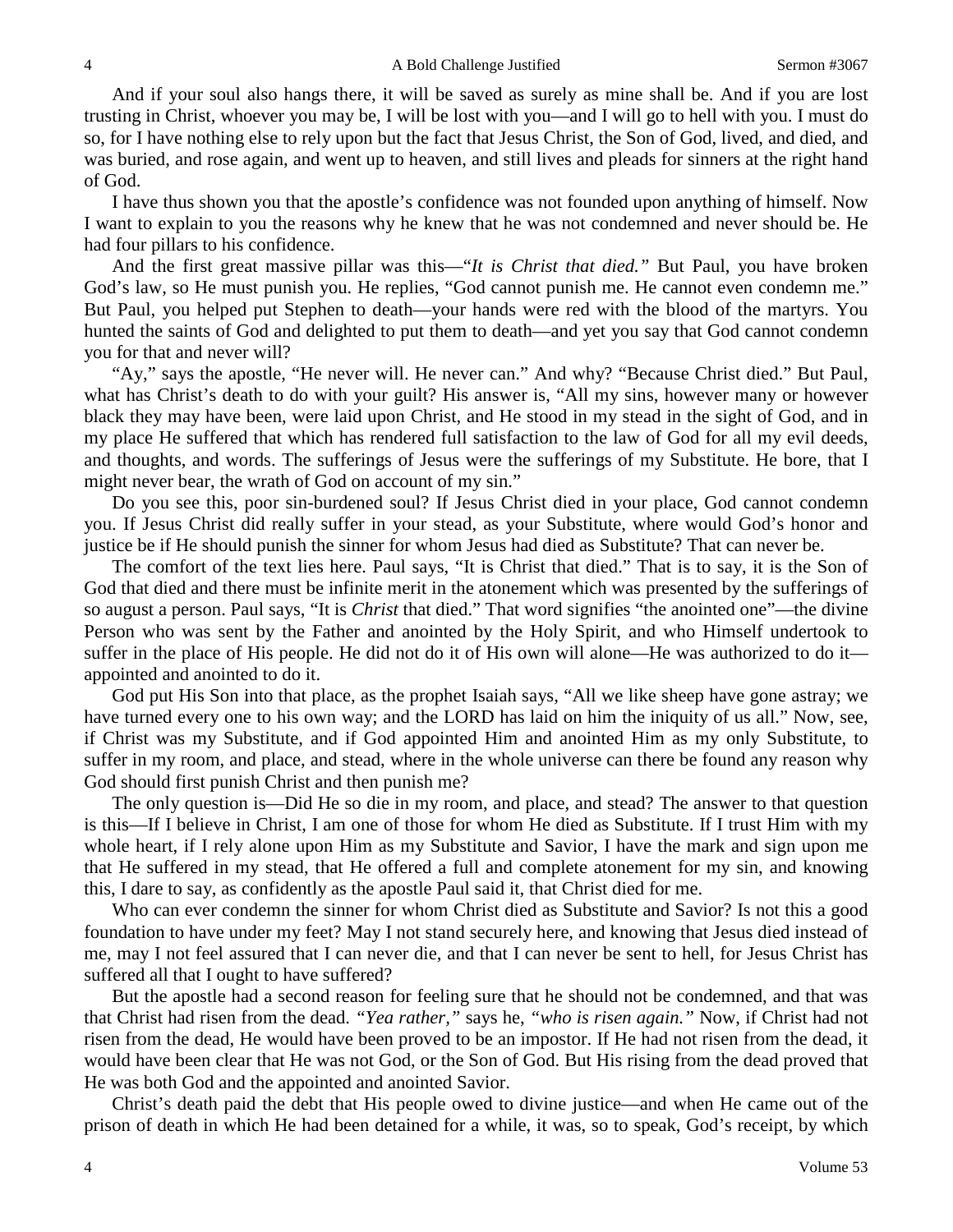#### Sermon #3067 **A Bold Challenge Justified** 5

He said to the whole universe, "My Son has paid the debts of all His people, therefore I let Him go free." Jesus was the Hostage for all His chosen ones and until the last farthing of the tremendous price of their redemption had been paid, He must lie in the prison of the tomb. But when it had been certified by infallible justice that the great transaction was finished and the redemption of His people was fully accomplished, then Christ was set free and "He rose again the third day according to the Scriptures."

Now see, believer, what is the effect of this glorious truth. How can God ever condemn you after He has accepted Christ as your Substitute—after He has publicly accepted Him by raising Him from the dead in the presence of men and angels? God cannot so belie Himself. It is not possible that, after He has accepted the Substitute, He should afterwards condemn those for whom that Substitute bled and died.

Paul had those two pillars—the death and resurrection of Christ—but he added a third. He says that *Christ is at the right hand of God*. This is another weighty reason for our feeling that we never can be condemned, for the right hand of God is the place of power and the place of majesty. Christ at the right hand of God is there as King. And as King He is able to defend His people against all their adversaries. False accusers, therefore, shall be driven away by the power of His omnipotent arm.

While Christ is King, at the right hand of God, what accuser shall dare to impeach us in the courts of heaven? Christ's sitting at the right hand of God proves that His great redeeming work is done. If He had not completed it, He would not be sitting down. But it is done and done forever. Finished in that matchless loom is the perfect robe of righteousness that we are to wear forever. The last throw of the sacred shuttle of His untold agony has been made. Dyed is the wondrous garment that we are to wear, for it has been dipped in His precious blood. And when it was finished, the Divine Worker "sat down at the right hand of God; from henceforth expecting till his enemies be made his footstool."

For Christ to sit at the right hand of God is a continual certificate from the Father that He is satisfied with the substitution of His Son instead of us and satisfied with us as we are represented in Him. Every moment that Christ is at the right hand of God, every believer is safe. For Christ to be in heaven, and for the people for whom He died to be in hell, is utterly impossible. For Christ to be there as our Representative, and yet for those whom He represents to be cast out from the favor of God, would be a monstrosity, a blasphemy, which cannot be imagined for a single instant.

The Head is glorified, so the members of His mystical body shall never be condemned. They must be eternally saved because He is at the right hand of God. Look up, then, Christian! You looked down into the tomb and saw Him there paying your debts. You looked round to the garden from where He rose and saw that your debts were all discharged. Now look up to the heaven where He dwells with His Father—and see yourself "accepted in the Beloved."

The apostle had yet one more ground of confidence, for he says that Christ *"also maketh intercession for us."* And if any doubt could linger until now, surely this must expel it. When Jesus pleads for His people, His pleas are omnipotent and God will never deny to His Son the reward of His soul-travail. I suppose that, in heaven Christ pleads for His people vocally, but it is not at all necessary that He should, for His very presence there is an irresistible plea. If someone were pleading before an earthly court, and if he had been an old soldier, and had rendered valiant service to his country, if he were to bare his breast and show the scars of the wounds that he received in battle, he would not have to say much, for his scars would plead better than any words could.

And Jesus in heaven lifts His hands and feet and shows His pierced side. His scarred person, still adorned with the marks of His passion and death, is an everlasting and overwhelming plea. If Jesus pleads for me, can His Father reject me? If so, He must also reject His Son, He must refuse the authoritative requests of His only-begotten and well-beloved Son, He must deny to Jesus that which He well deserves—and that He never can do. O believer, if you still have any doubts about your acceptance in Christ, let them fly before this fourth mighty blow, "who also maketh intercession for us."

I am not going to keep you here much longer, but I want just to remind you that the main difficulty with some of you seems to be that you do believe these great truths, but you do not fully realize what is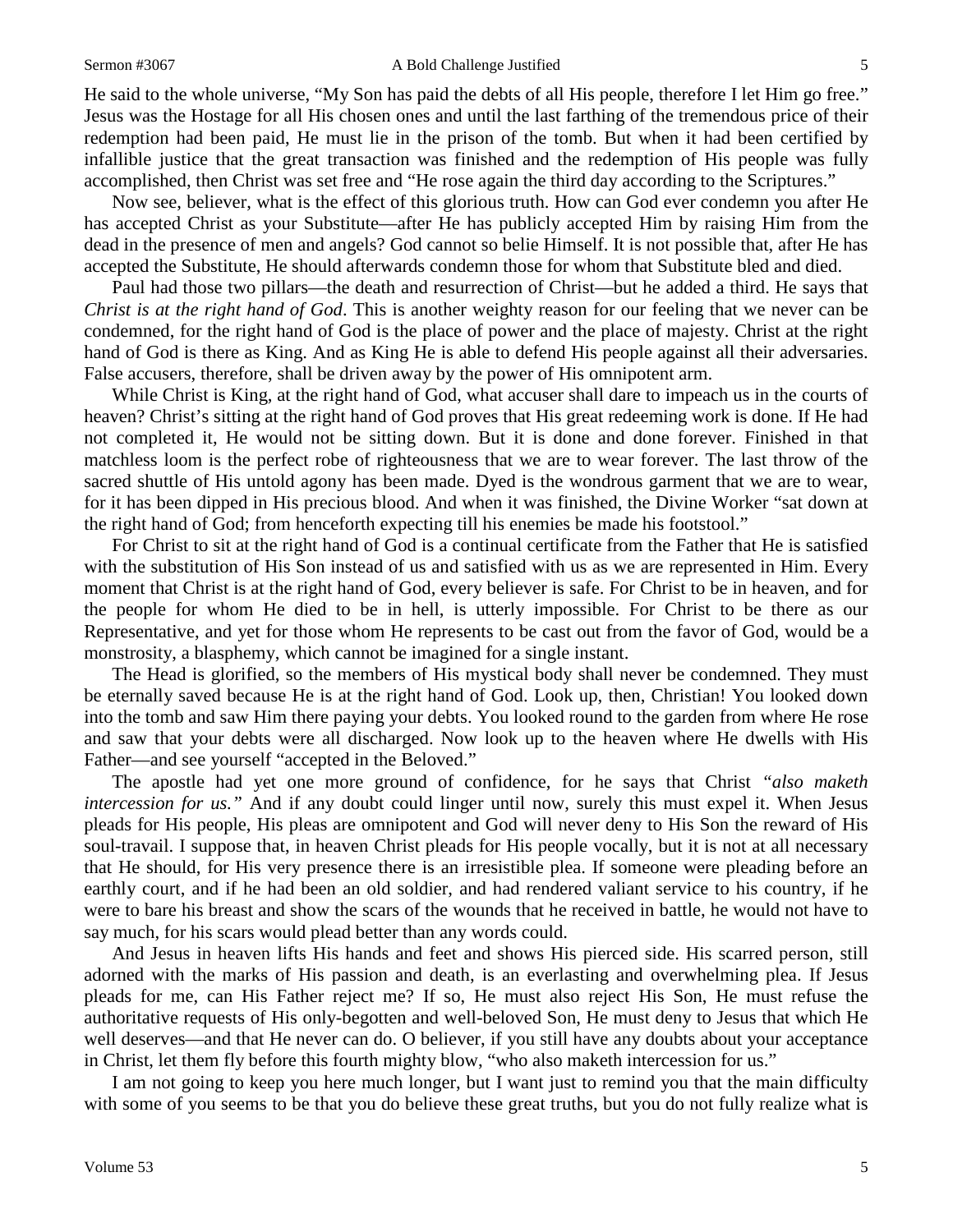contained in them. I am speaking now only to you who really do believe in Jesus. You are resting upon Him alone—you know you are. Unless you are awfully deceived, each one of you can say,—

#### *"My hope is built on nothing less Than Jesu's blood and righteousness."*

Well, beloved, do not let me merely say this and you simply hear it, but believe it, enjoy it, drink it in, live on it. You are not condemned by God, and therefore the opposite of that is true—you are accepted by God, you are beloved of God, you are dear to God—you are pure and precious in God's sight. Let that blessed thought get into your brain and when it is there, pray to God to let it get down deeper, even into your heart and soul, and then say as Paul did, "Being justified by faith, we have peace with God through our Lord Jesus Christ." And "there is therefore now no condemnation to them which are in Christ Jesus, who walk not after the flesh, but after the Spirit."

Why do I see you hang down your head and look as gloomy as an owl? You might well look so if you were condemned or if there were any fear of your being condemned—but there is no such fear if you are a believer in the Lord Jesus Christ.

I sometimes hear preachers say that we are in a state of probation, but I should like to know who is in such a state as that. Certainly, the sinner is not, for he is already lost. And the saint is not, for he is saved and never can be lost. The sinner is already condemned and the saint is already justified. We are not waiting for the verdict, for it has already been given.

It is recorded concerning every believer that he is justified, and that the claim he makes that he is a child of God is a true one, and that all the glorious inheritance in the land of the blessed is his, and he may claim it at once as his own, for it all belongs to him. So, up with you child of God! Up with you, bird of the day! Eagle of God, will you sit, day after day, moping in the dark, when you might soar up into the light and gaze even at the sun?

Up with you, son of the morning! Up with you, child of light! Away from all your gloomy doubts and fears! You have a million a year for spending money, given to you by the God of grace, so will you go on spending a few pence a day, like a beggar who needs to be careful even of his farthings? You are forgiven, man. Then live as a forgiven man should.

What though God smites you every now and then with trouble? Can you not say, as one did long ago, "Smite, Lord, as hard as You will, for there is no anger in Your blows now, and therefore I can bear them without complaining"? Are you suffering severe losses and carrying heavy crosses? They ought to seem very light to you now. As long as you are forgiven, what does anything else matter?

Go to a man in Newgate, condemned to die, and take him a free pardon. Tell him that by the favor of his sovereign, he is to live. And do you think he will begin murmuring because some little thing is not just as he would like it? Oh, no! He will say, "It is enough for me that my life is spared." Now you are forgiven. You are God's child. You are on the way to heaven, so, "fret not thyself because of evildoers." Murmur not against the Most High. Take your harp down from the willows and sing unto the Lord a new song, for He has wrought marvels of mercy for you.

And then, in the light of this wonderful love of God to you, so live at home and abroad, that others shall ask, "What makes this man so happy? What makes this woman so glad?" I will not say to you who are forgiven—Sing with your voice all the day, though I would have you praise the Lord with joyful lips as much as you can. But let the bells of your hearts go on ringing all day.

Sometimes when I think of what the Lord has done for me, I feel myself to be like a church steeple that I saw some few months ago. There had been a wedding in the place and the bells were pealing out a merry chime. And as they rang, I distinctly saw that steeple reel and rock, and the four pinnacles seemed to be tossing to and fro—the whole tower seemed as though it must come down as the bells pealed out again and again.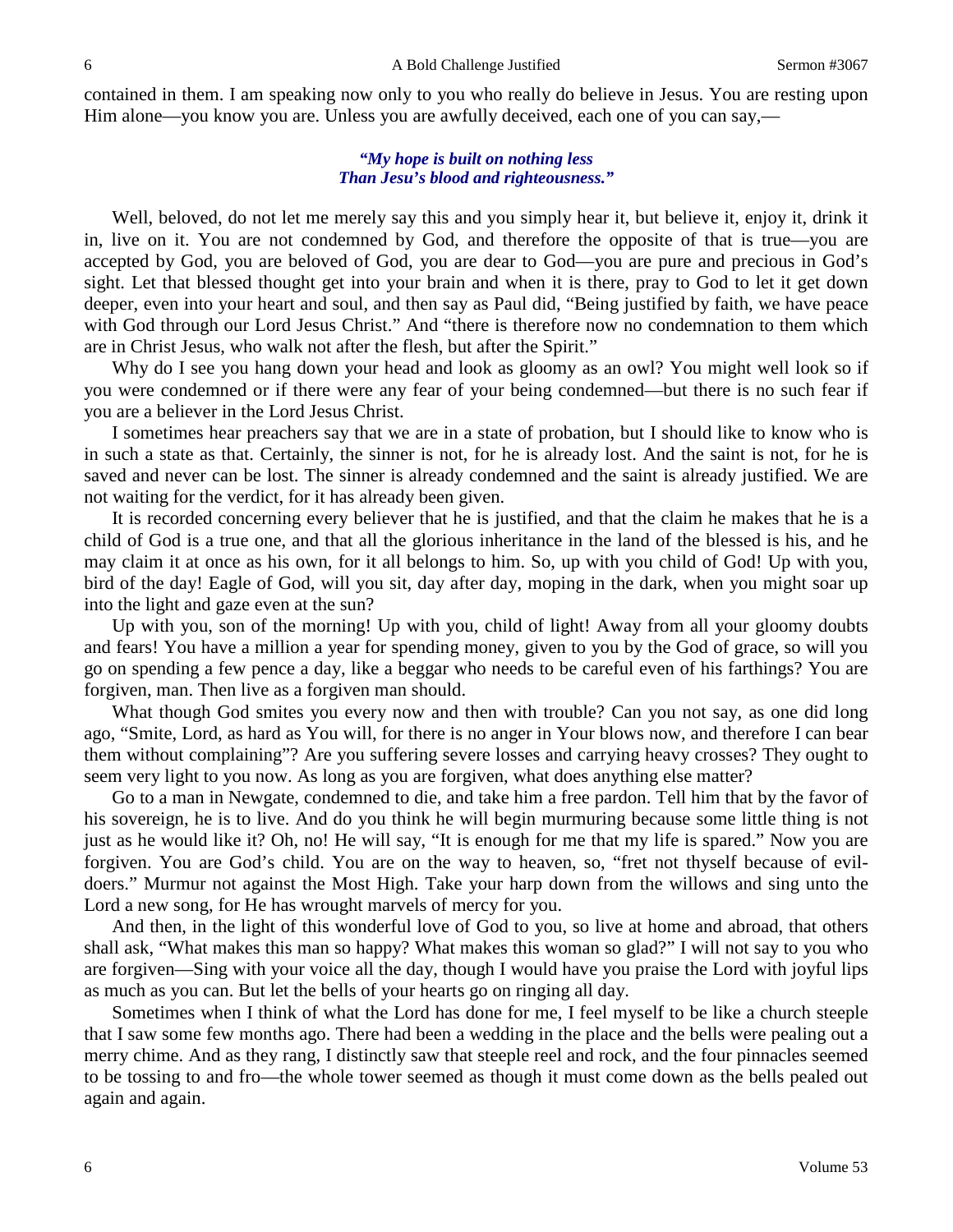And sometimes when my soul pulls the big bell—"Jesus loved you, and gave Himself for you, and you are accepted in Him, you are God's own child, and on your way to heaven, and a crown of eternal life is yours"—I feel as if this crazy steeple of my body would rock and reel beneath the excessive joy and be scarcely able to hold the ecstatic bliss which the love of God creates within my soul. And then do I sing,—

#### *"In the heavenly Lamb, thrice happy I am, And my heart it doth leap at the sound of His name."*

Oh, I would that every one of you had that joy! And surely, everyone shall have it who will have it in God's way. If you believe in Jesus Christ, you shall be absolved from all your guilt. If you will but entrust yourself to Him, whoever you are, He will take your sin, and lift it off from you, and cause you to be accepted, as all His people are.

God give to all of you the grace to believe in Jesus and to go on your way rejoicing, for His name's sake! Amen.

### **EXPOSITION BY C. H. SPURGEON**

#### *JOHN 20:1-18*

**Verse 1.** *The first day of the week cometh Mary Magdalene early, when it was yet dark, unto the sepulcher, and seeth the stone taken away from the sepulchre.*

Her love for her Lord made her rise early and helped her to overcome the fear which would have prevented many from going out "when it was yet dark, unto the sepulchre." There are fears which some cannot shake off in the dark—and those fears would be apt to become intensified in going to a sepulcher in the dark. But love wakes early to try to find Christ and love can see in the dark when looking for Jesus. Mary little expected to find the tomb of Jesus rifled and the stone rolled away—she was so surprised at what she saw that she hurried away to tell the story to other friends of her Lord.

**2.** *Then she runneth, and cometh to Simon Peter, and to the other disciple, whom Jesus loved, and saith unto them, They have taken away the Lord out of the sepulchre, and we know not where they have laid him.*

This was the language of ignorance and unbelief. She had forgotten that the Lord had said that He would rise again the third day. Or else she had never understood the meaning of His words. So, instead of saying "He is risen," she said, "They have taken away the Lord out of the sepulchre, and we know not where they have laid him."

Unbelief often reads things wrongly—it reads sorrow into facts that should create joy. Nothing could have made Mary happier than to believe that her Lord had risen from the dead—and nothing ever made her more sorrowful than feeling that she must say, "They have taken away the Lord out of the sepulchre, and we know not where they have laid him."

#### **3-4.** *Peter therefore went forth, and that other disciple, and came to the sepulchre. So they ran both together: and the other disciple did outrun Peter, and came first to the sepulchre.*

They wanted to know what had really happened, so they resolved that they would go and see. The woman's message surprised them and troubled them, "So they ran both together." A good many people seemed to be running that morning. Had the disciples known the whole truth, they might have taken to dancing for joy, but their fears quickened their footsteps.

#### **5.** *And he stooping down, and looking in, saw the linen clothes lying;—*

So that he knew that they had not taken away the body of Jesus, for if they had, they certainly would not have taken off the linen clothes. It would have been very difficult and would have taken considerable time to unwrap the cold grave-clothes when they were bound to the body by the ointments that had been used—"He saw the linen clothes lying;"—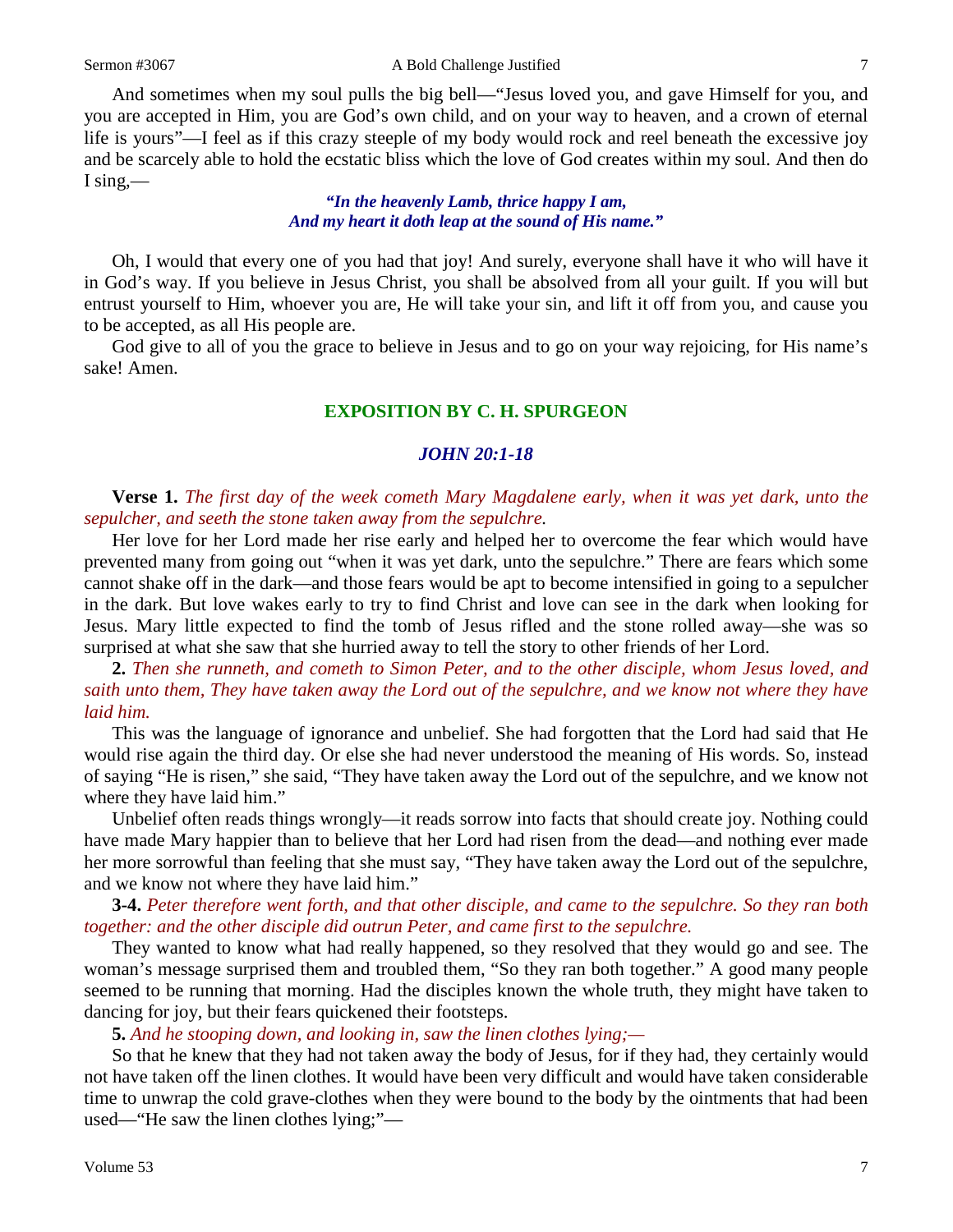#### **5***. Yet went he not in.*

Perhaps out of reverence or possibly, out of deference to the older man, he would give him the preference and let him enter first.

**6.** *Then cometh Simon Peter following him, and went into the sepulchre, and seeth the linen clothes lie,—*

They were evidently both struck with that sight. It indicated that there had been no haste, no hurry by thieves, but deliberate action of quite another kind.

**7.** *And the napkin, that was about his head, not lying with the linen clothes, but wrapped together in a place by itself.*

As one has well said, there were the grave-clothes left as the furniture for the believer's last bed, and there was the napkin, "in a place by itself," to wipe away the tears of mourners. The chief lesson is that this act had been done at leisure by someone who was in no hurry whatever. He had put together the linen clothes, and wrapped up the napkin, and laid it "in a place by itself."

**8.** *Then went in also that other disciple, which came first to the sepulcher, and he saw, and believed.*

That is a great deal for John to be able to say concerning himself, for Mary had not yet believed. Possibly Peter had scarcely believed, but John had. He felt certain that the Lord had risen. He remembered His words and He correctly interpreted the fact now before him—"He saw, and believed."

**9***. For as yet they knew not the Scripture, that he must rise again from the dead.*

They did not understand it. Even John himself did not until then. The rest of the disciples had never put that interpretation upon our Lord's words which was the clear and simple meaning of them, namely, that He would rise from the dead. I should not wonder if there are other words of Scripture, with regard to the future, which we should comprehend if we took them exactly as they stand in the Word—but we have put other meanings upon them, and consequently, see no further into them.

**10.** *Then the disciples went away again unto their own home*.

Having ascertained that the body of Jesus was not there, and John having come to the conclusion that the Lord had indeed risen from the dead, he and Peter went away home prayerfully to wait and see what would happen next.

**11.** *But Mary stood—*

She was not going away home. Love cannot leave the place where it lost its object. It will continue to search there. "But Mary stood—"

**11.** *Without at the sepulchre weeping: and as she wept, she stooped down, and looked—*

Some can weep, but never look. Do not act so, beloved, but look for comfort even when your heart is breaking. "As she wept, she stooped down, and looked—"

**11-12.** *Into the sepulchre, and seeth two angels in white—*

The resurrection color, the color of joy and gladness. "Two angels in white."

**12***. Sitting, the one at the head, and the other at the feet, where the body of Jesus had lain.*

I have no doubt that the angel who sat at the feet was quite as content to sit there as the other was to sit at the head. If any two of you are sent upon the Lord's business, do not pick and choose as to where you shall be or what you shall do. "One at the head, and the other at the feet." I am afraid that if they had been men instead of angels, both would have wanted to sit at the head, and the feet would have been neglected. This sight seems to remind one of the mercy seat where the cherubim stood facing each other and covering the mercy seat with their outspread wings.

**13.** *And they say unto her, Woman, why weepest thou? She saith unto them, Because they have taken away my Lord, and I know not where they have laid him.*

Grief has not many words. It is apt to repeat itself, as the Lord Himself did in Gethsemane when He prayed three times using the same words.

**14-15.** *And when she had thus said, she turned herself back, and saw Jesus standing, and knew not that it was Jesus. Jesus saith unto her, Woman, why weepest thou?*